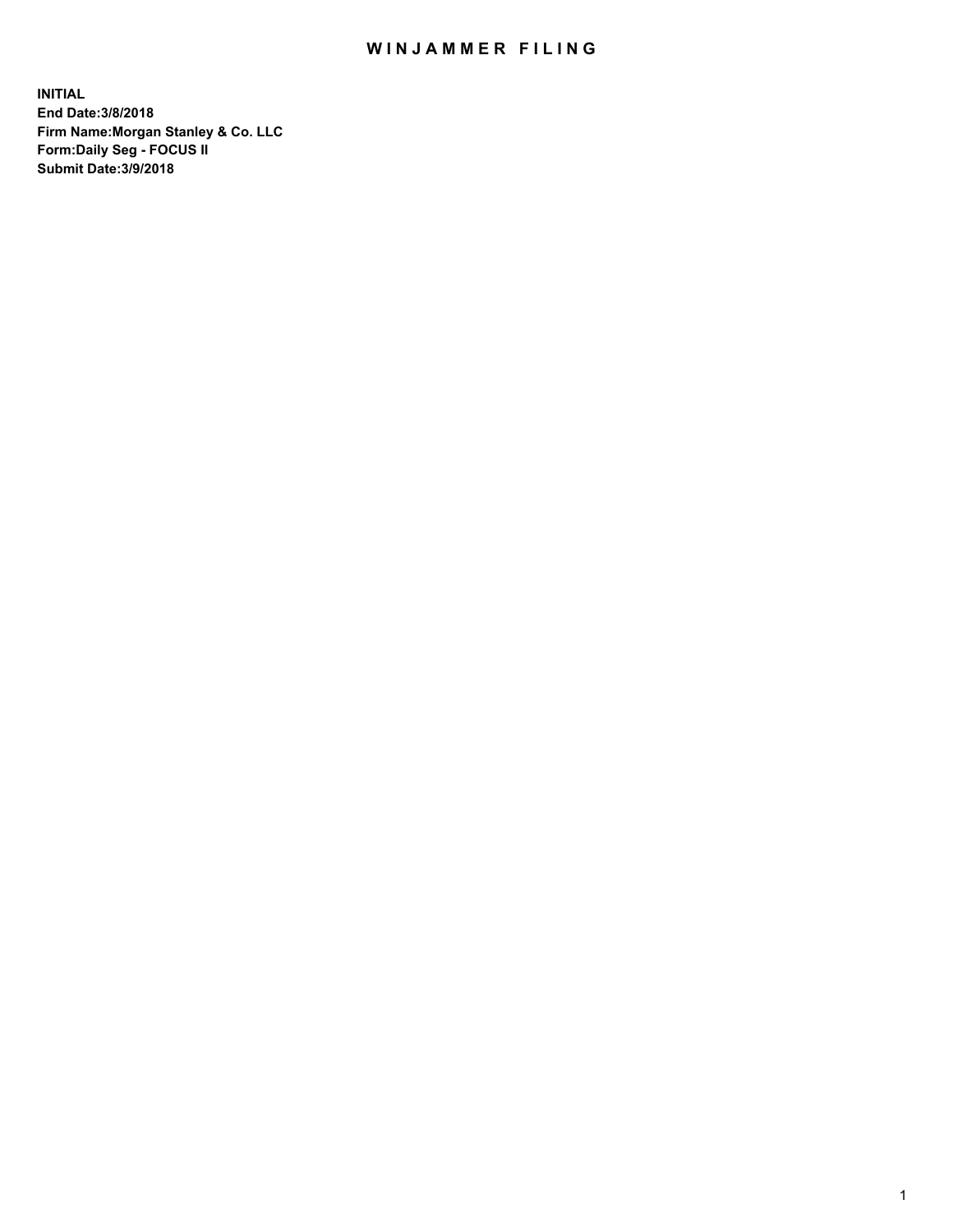## **INITIAL End Date:3/8/2018 Firm Name:Morgan Stanley & Co. LLC Form:Daily Seg - FOCUS II Submit Date:3/9/2018 Daily Segregation - Cover Page**

| Name of Company<br><b>Contact Name</b><br><b>Contact Phone Number</b><br><b>Contact Email Address</b>                                                                                                                                                                                                                          | Morgan Stanley & Co. LLC<br><b>Ikram Shah</b><br>212-276-0963<br>lkram.shah@morganstanley.com |
|--------------------------------------------------------------------------------------------------------------------------------------------------------------------------------------------------------------------------------------------------------------------------------------------------------------------------------|-----------------------------------------------------------------------------------------------|
| FCM's Customer Segregated Funds Residual Interest Target (choose one):<br>a. Minimum dollar amount: ; or<br>b. Minimum percentage of customer segregated funds required:%; or<br>c. Dollar amount range between: and; or<br>d. Percentage range of customer segregated funds required between:% and%.                          | 331,000,000<br>0 <sub>0</sub><br>0 <sub>0</sub>                                               |
| FCM's Customer Secured Amount Funds Residual Interest Target (choose one):<br>a. Minimum dollar amount: ; or<br>b. Minimum percentage of customer secured funds required:%; or<br>c. Dollar amount range between: and; or<br>d. Percentage range of customer secured funds required between:% and%.                            | 140,000,000<br>0 <sub>0</sub><br>0 <sub>0</sub>                                               |
| FCM's Cleared Swaps Customer Collateral Residual Interest Target (choose one):<br>a. Minimum dollar amount: ; or<br>b. Minimum percentage of cleared swaps customer collateral required:% ; or<br>c. Dollar amount range between: and; or<br>d. Percentage range of cleared swaps customer collateral required between:% and%. | 92,000,000<br>0 <sub>0</sub><br>0 <sub>0</sub>                                                |

Attach supporting documents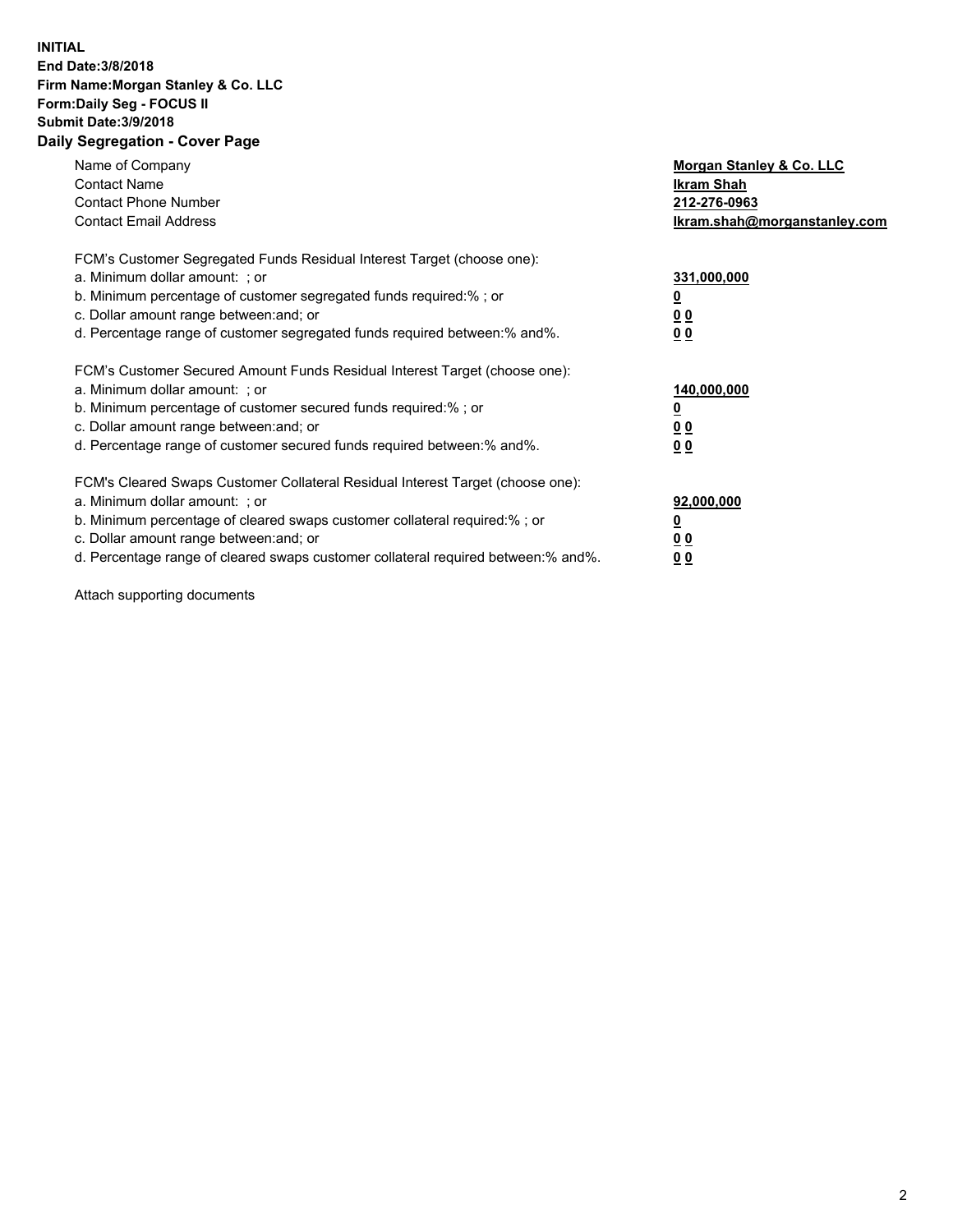## **INITIAL End Date:3/8/2018 Firm Name:Morgan Stanley & Co. LLC Form:Daily Seg - FOCUS II Submit Date:3/9/2018 Daily Segregation - Secured Amounts**

Foreign Futures and Foreign Options Secured Amounts Amount required to be set aside pursuant to law, rule or regulation of a foreign government or a rule of a self-regulatory organization authorized thereunder 1. Net ledger balance - Foreign Futures and Foreign Option Trading - All Customers A. Cash **3,293,062,848** [7315] B. Securities (at market) **1,910,463,466** [7317] 2. Net unrealized profit (loss) in open futures contracts traded on a foreign board of trade **-65,937,310** [7325] 3. Exchange traded options a. Market value of open option contracts purchased on a foreign board of trade **19,553,658** [7335] b. Market value of open contracts granted (sold) on a foreign board of trade **-19,465,301** [7337] 4. Net equity (deficit) (add lines 1. 2. and 3.) **5,137,677,361** [7345] 5. Account liquidating to a deficit and account with a debit balances - gross amount **74,994,781** [7351] Less: amount offset by customer owned securities **-74,224,067** [7352] **770,714** [7354] 6. Amount required to be set aside as the secured amount - Net Liquidating Equity Method (add lines 4 and 5) 7. Greater of amount required to be set aside pursuant to foreign jurisdiction (above) or line 6. FUNDS DEPOSITED IN SEPARATE REGULATION 30.7 ACCOUNTS 1. Cash in banks A. Banks located in the United States **505,244,533** [7500] B. Other banks qualified under Regulation 30.7 **504,288,405** [7520] **1,009,532,938** [7530] 2. Securities A. In safekeeping with banks located in the United States **318,885,452** [7540] B. In safekeeping with other banks qualified under Regulation 30.7 **0** [7560] **318,885,452** [7570] 3. Equities with registered futures commission merchants A. Cash **5,632,473** [7580] B. Securities **0** [7590] C. Unrealized gain (loss) on open futures contracts **30,913** [7600] D. Value of long option contracts **0** [7610] E. Value of short option contracts **0** [7615] **5,663,386** [7620] 4. Amounts held by clearing organizations of foreign boards of trade A. Cash **0** [7640] B. Securities **0** [7650] C. Amount due to (from) clearing organization - daily variation **0** [7660] D. Value of long option contracts **0** [7670] E. Value of short option contracts **0** [7675] **0** [7680] 5. Amounts held by members of foreign boards of trade A. Cash **2,469,014,999** [7700] B. Securities **1,591,578,014** [7710] C. Unrealized gain (loss) on open futures contracts **-65,968,223** [7720] D. Value of long option contracts **19,553,658** [7730] E. Value of short option contracts **-19,465,301** [7735] **3,994,713,147** [7740] 6. Amounts with other depositories designated by a foreign board of trade **0** [7760]

- 7. Segregated funds on hand **0** [7765]
- 8. Total funds in separate section 30.7 accounts **5,328,794,923** [7770]
- 9. Excess (deficiency) Set Aside for Secured Amount (subtract line 7 Secured Statement Page 1 from Line 8)
- 10. Management Target Amount for Excess funds in separate section 30.7 accounts **140,000,000** [7780]
- 11. Excess (deficiency) funds in separate 30.7 accounts over (under) Management Target **50,346,848** [7785]

**0** [7305]

**5,138,448,075** [7355]

## **5,138,448,075** [7360]

**190,346,848** [7380]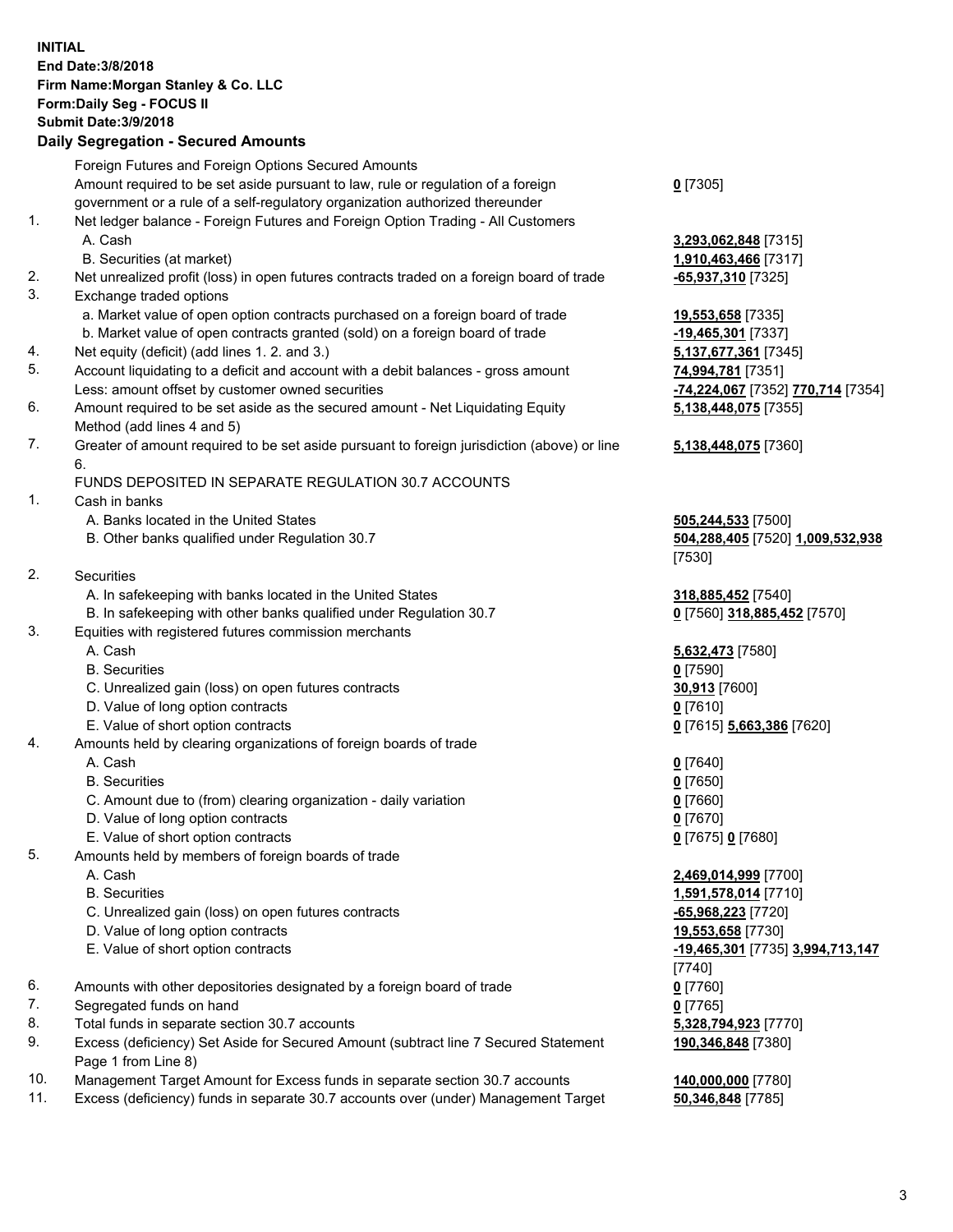**INITIAL End Date:3/8/2018 Firm Name:Morgan Stanley & Co. LLC Form:Daily Seg - FOCUS II Submit Date:3/9/2018 Daily Segregation - Segregation Statement** SEGREGATION REQUIREMENTS(Section 4d(2) of the CEAct) 1. Net ledger balance A. Cash **9,678,737,547** [7010] B. Securities (at market) **5,203,241,754** [7020] 2. Net unrealized profit (loss) in open futures contracts traded on a contract market **659,788,464** [7030] 3. Exchange traded options A. Add market value of open option contracts purchased on a contract market **446,308,599** [7032] B. Deduct market value of open option contracts granted (sold) on a contract market **-686,613,239** [7033] 4. Net equity (deficit) (add lines 1, 2 and 3) **15,301,463,125** [7040] 5. Accounts liquidating to a deficit and accounts with debit balances - gross amount **212,328,612** [7045] Less: amount offset by customer securities **-179,084,248** [7047] **33,244,364** [7050] 6. Amount required to be segregated (add lines 4 and 5) **15,334,707,489** [7060] FUNDS IN SEGREGATED ACCOUNTS 7. Deposited in segregated funds bank accounts A. Cash **4,203,193,171** [7070] B. Securities representing investments of customers' funds (at market) **0** [7080] C. Securities held for particular customers or option customers in lieu of cash (at market) **1,130,357,402** [7090] 8. Margins on deposit with derivatives clearing organizations of contract markets A. Cash **6,508,702,386** [7100] B. Securities representing investments of customers' funds (at market) **0** [7110] C. Securities held for particular customers or option customers in lieu of cash (at market) **4,072,884,352** [7120] 9. Net settlement from (to) derivatives clearing organizations of contract markets **38,934,688** [7130] 10. Exchange traded options A. Value of open long option contracts **446,308,599** [7132] B. Value of open short option contracts **and the set of open short option contracts -686,613,239** [7133] 11. Net equities with other FCMs A. Net liquidating equity **3,117,762** [7140] B. Securities representing investments of customers' funds (at market) **0** [7160] C. Securities held for particular customers or option customers in lieu of cash (at market) **0** [7170] 12. Segregated funds on hand **0** [7150] 13. Total amount in segregation (add lines 7 through 12) **15,716,885,121** [7180] 14. Excess (deficiency) funds in segregation (subtract line 6 from line 13) **382,177,632** [7190] 15. Management Target Amount for Excess funds in segregation **331,000,000** [7194]

16. Excess (deficiency) funds in segregation over (under) Management Target Amount Excess

**51,177,632** [7198]